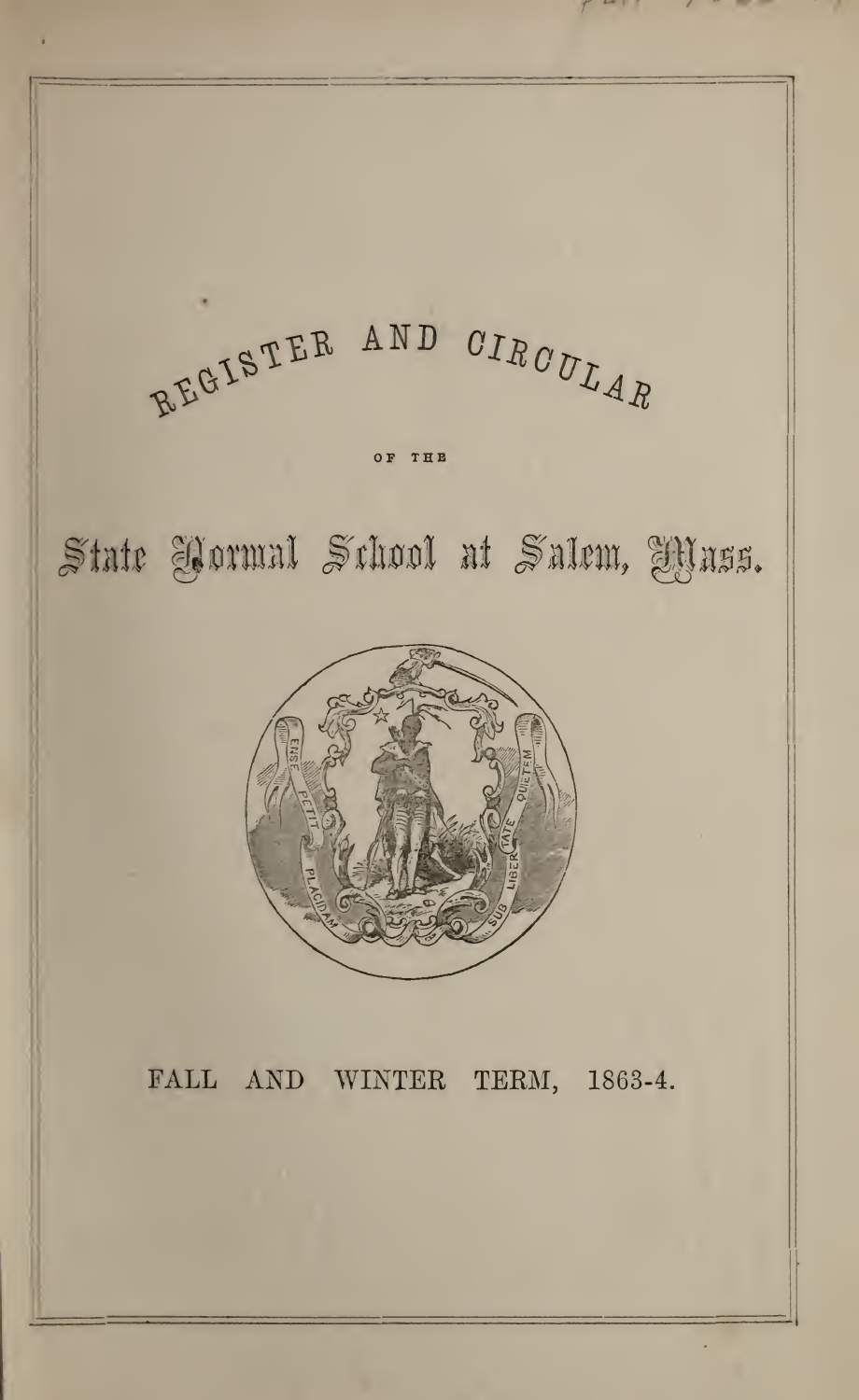# Register for the Fall and Winter Term, 1863-4.

 $\sim$ 

BOARD OF EDUCATION.

His Excellency, The Governor. His Honor, THE LIEUTENANT GOVERNOR. Hon. EMORY WASHBURN, LL.D., Cambridge. Rev. William A. Stearns, D. D., Amherst. Hon. JOHN D. PHILBRICK, A. M., Boston. DAVID H. MASON, Esq., Newton Centre. Rev. James F. Clarke, D. D., West Roxburj. JOHN P. MARSHALL, A. M., Somerville.

ABNER J. PHIPPS, Esq., New Bedford. Rev. WILLIAM RICE, A. M., Springfield.

Hon. JOSEPH WHITE, A. M., Secretary. Rev. Samuel C. Jackson, D.D., Assistant Sec'y. GEORGE B. EMERSON, LL.D., Treasurer. Rev. BiRDSET G. Northrop, A. M., Agent.

## BOARD OF VISITORS.

JOHN P. MARSHALL, A. M. Hon. JOHN D. PHILBRICK, A. M. Hon. Joseph White, A. M. George B. Emerson, LL. D.

## INSTRUCTORS.

ALPHEUS CROSBY, A. M., Principal. Martha K. Crosby. Sarah R. Smith. Ellen M. Dodge. MARY E. WEBB. Caroline J. Cole. Mary B. Smith. Josephine A. Ellery. MARY C. SPOFFORD. 0. B. Brown, Teacher of Music.

William Russell, A. M., Instructor in Elocution.

Rev. Birdsey G. Northrop, A. M., Lecturer on M3ntal Philosophy.

James C. Sharp, Esq., Lecturer on Chemistry.

Frances S. Cooke, M. D., Lecturer on Anatomy, Physiology, and Health.

SANBORN TENNEY, A. M., Lecturer on Geology and Mineralogy.

Frederic W. Putnam, Esq., Lecturer on Zoology.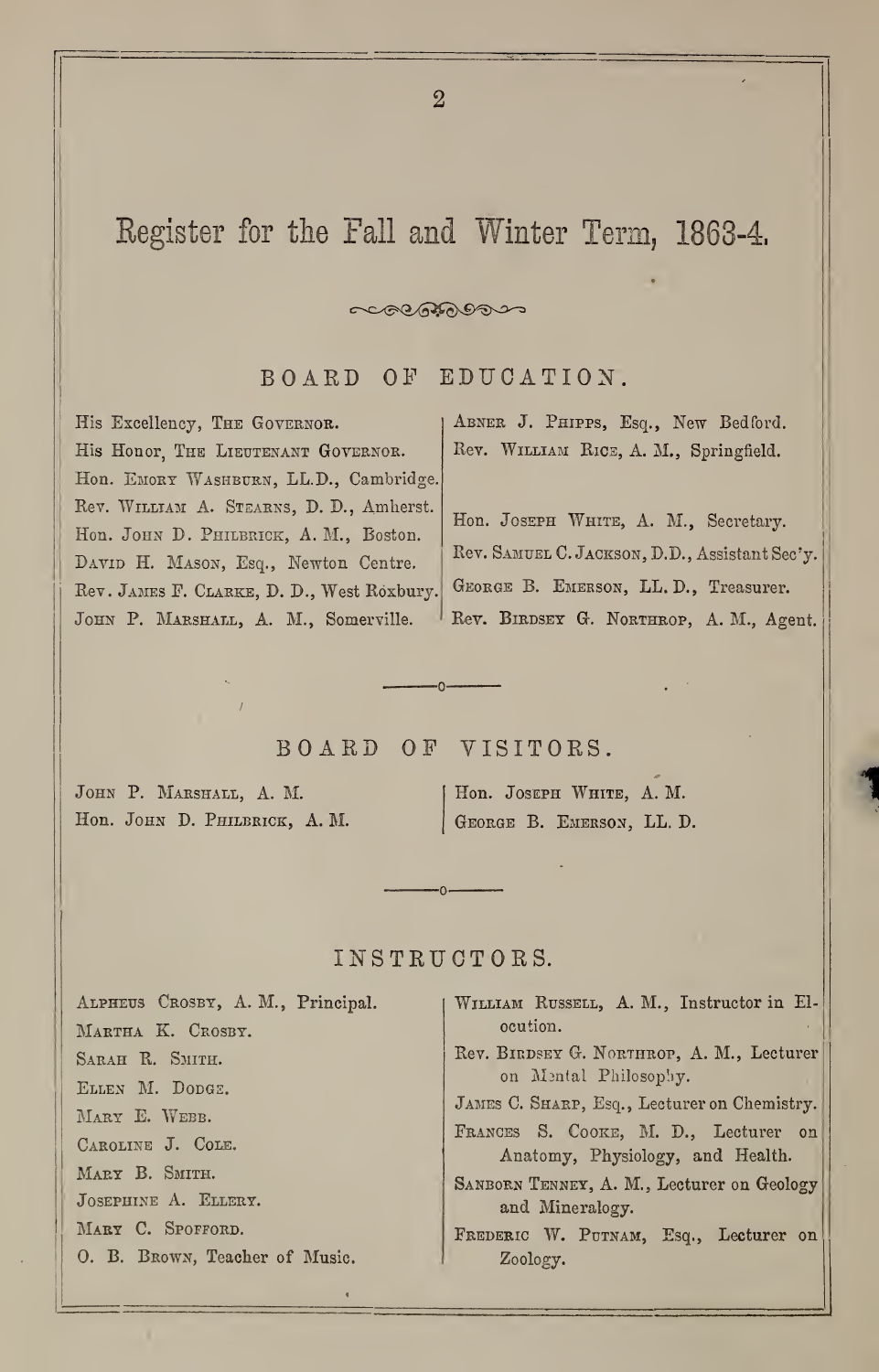## STUDENTS

## Advanced Class.

Eliza Hosmer, Concord. Mary N. Plumer, Newburyport.

## Ella G. Page, Gloucester.

Senior Class.

Lucia Bartlett, Plymouth. Helen M. Edmands, Charlestown. Elizabeth A. Flint, Quincy. Mary D. Hart, Concord, N. H. Margarett M. Haskell, Bradford. Mary P. Haskell, Salem. Emily A. H. Hayward, Dublin, N.' H. Helen M. Hunt, Lowell. Loretta F. Knight, Charlestown.

Pamelia J. Ladd, North Andover. Deborah Norton, North Livermore, Me. Ellen A. Paine, Royalston. Mary E. Paine, Royalston. Louise F. Parsons, East Gloucester. Ellen C. Sawtelle, Brookline, N. H. Harriette L. Shirley, Marblehead. Ella F. Thrasher, Lynn. 17.

3.

## iHiirbU Oriass.

Helen L. Abbott, North Andover. Mary V. Allen, Manchester. Eleanor E. Boies, Chelsea. Huldah E. Boothby, Jackson, Me. Charlotte M. Bullock, Leicester. Marzette H. Coburn, Dracut. Laura I. Crosby, Billerica. Ellen B. Cushman, Plymouth. Mary T. Danforth, Lynnfield Centre. Mary Ann Dotey, Manchester, N. H. Sophia 0. Driver, Salem.

Marcia L. Duley, Annisquam, Gloucester. Susan George, North Wilmington. Mary E. Gilbert, Hinsdale. Lucinda J. Gregg, Derry, N. H. Ella F. Hay, Stoneham. Emily M. Hewes, Lynnfield Centre. Maria A. Holt, Keene, N. H. Augusta M. Howe, Somerville. Esther E. Hunt, Taunton. Julia T. Jellison, North Ellsworth, Me. Ella F. Kehew, Salem.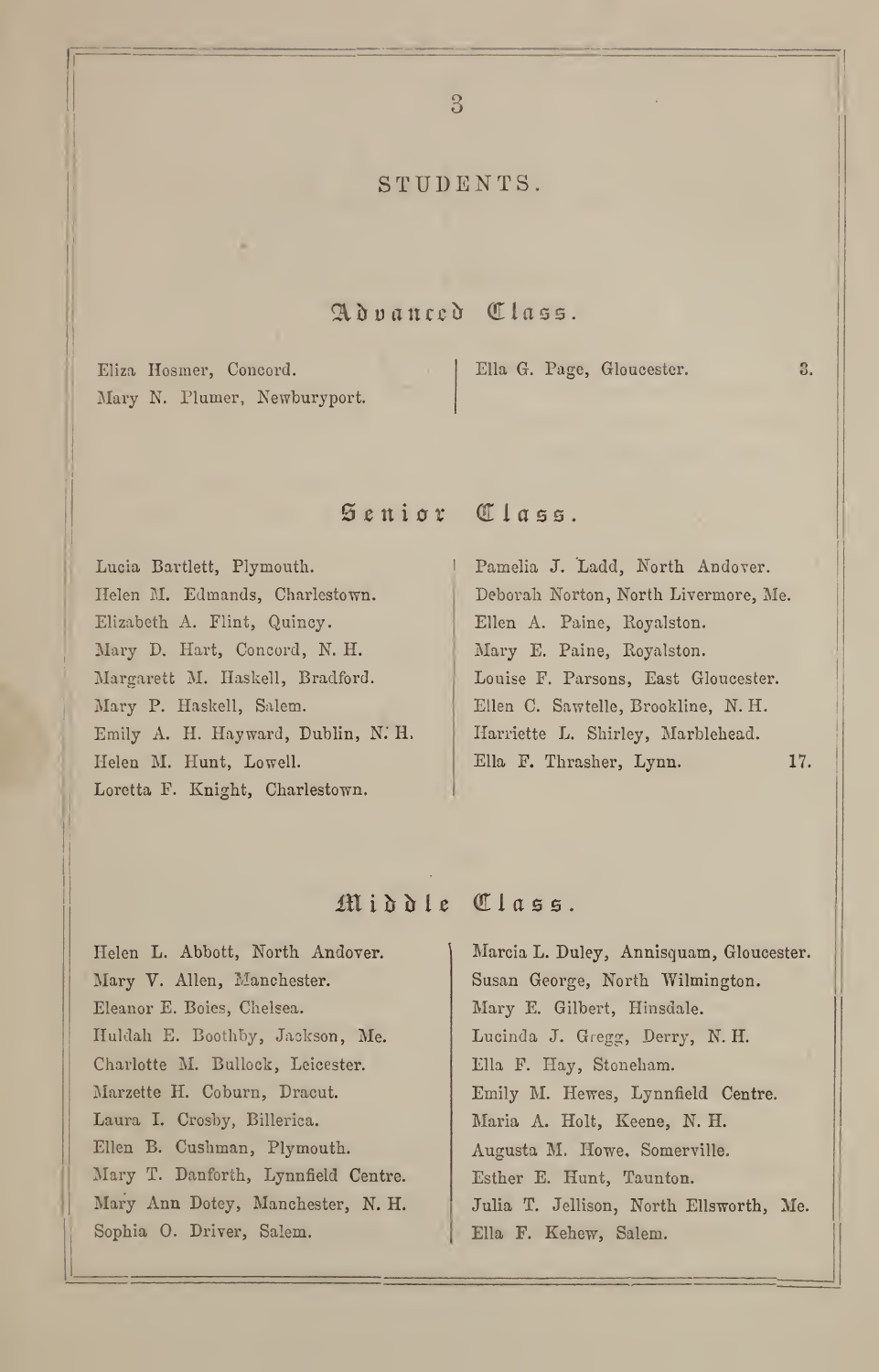Elizabeth S. Lamb, Lowell. Anna S. Lamson, Topsfield. Abby F. Lane, Lynn. Harriet Lane, Newport, Vt. Cinderella Newhall, Lynnfield. Julia Packard, West Auburn, Me. Abby L. Peak, Chelsea. Sarah S. Perkins, Lynnfield Centre. Sophia M. Pike, Newburyport. Caroline A. Pitkin, Winchendon. Emily R. Pitkin, Winchendon. Adelaide C. Plumley, Lawrence.

Emma H. Proctor, South Danvers. Caroline P. Rowell, Salem. Addie M. Spinney, Charlestown. Mary G. Stone, Charlestown. Helen M. Titcomb, Newbury. Mary E. Torr, South Danvers. Eliza S. Tufts, Rockport. Caroline B. Warren, Plymouth. Clara S. Webster, Lowell. Mary E. Whitney, Lowell. Elsie A. Woodward, Keene, N. H. 45.

## Junior Class.

Mary E. Bartlett, Haverhill. Martha C. Brainerd, Halifax. Augusta A. Brown, Newburyport. Annie M. Chambers, Lowell. Abbie M. Chard, Annisquam, Gloucester. Emma D. Coburn, Pelham, N. H. Eveline Conant, Wenham. Sarah J. Crosby, Lowell. Sarah F. Daniels, South Danvers. Julia A. Davis, Lake Village, N. H. Sarah A. Dewing, North Chelsea. Sarah C. Fiske, Lowell. Clara B. French, Greenville, 111. Annie E. Friend, Gloucester. Helen C. Frye, Lowell. Katharine T. Fuller, North Andover. Sarah S. Fuller, Halifax. Effie J. Gould, Lowell. Rebecca B. Gove, Weare, N. H.

Caroline W. Graves, North Reading.

Helen M. Hastings, North Chelsea. Lucy M. James, Deerfield Centre, N. H. Mary L. Kilburn, Lonsdale, R. I. Sarah S. Kittredge, Salem. Sarah J. Leach, Wendell Depot. Olive A. Leggett, North Andover. Mary T. Locke, Somerville. Susan Marvin, Dublin, N. H. Hannah A. Nash, Greenfield. Mary J. Parker, Annisquam, Gloucester. Amanda M. Philbrick, Galesburg, HI. Sarah P. Sanborn, Lawrence. Ann B. Smith, Grantville, Needham. Emma R. Welch, Lowell. Harriet J. West, Lynn. Louise A. P. White, Salem. Martha E. Whittredge, Hamilton, Georgianna Wilkinson, North Chelsea. Helen Willson, Como, 111. Sarah L. Woodberry, Peverly. 40.

Number of Students in attendance during the Term, . . . . 105.

## $\overline{4}$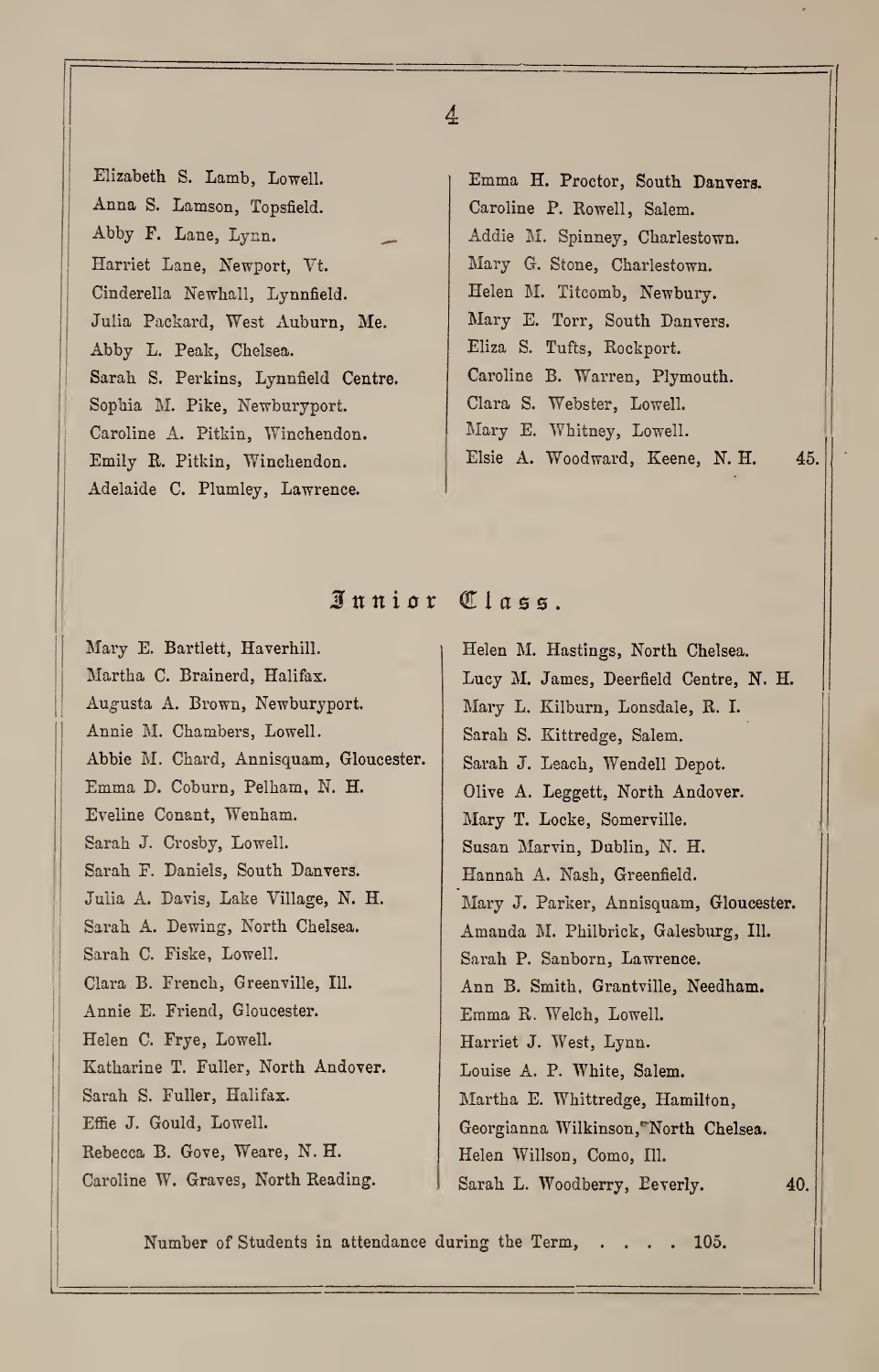## STATE NORMAL SCHOOL.... SALEM, MASS.

THIS INSTITUTION was established by the Commonwealth of Massachusetts, with the liberal co-operation of the City of Salem and the Eastern Railroad Company, for the direct preparation of Female Teachers to instruct in the Common and High Schools re quired by law. It is under the charge of the State Board of Education, and of a special Board of Visitors. During the period that has elapsed since the reception of the first Class in September, 1854, seven hundred and fifty-eight Ladies have been members of the School; and of these, three hundred and twenty-seven have received diplomas, upon the honorable completion of the prescribed course of study.

## School Year and Terms.

The Sohool Year is divided into two Terms, commencing the last Wednesday in February and the first Wednesday in September,—each containing twenty weeks of study, with a week's recess near the middle of the Term.

The present Term will close with Exercises of Examination and Graduation, on Wednesday, January 27th. All Friends of Education are respectfully invited to attend these Exercises, which will commence at 9 o'clock, A. M. ; and also to visit the School at other times that may suit their convenience.

## SlUmf ssf on.

Candidates for admission must be at least sixteen years of age; must present a satisfactory certificate of good moral character; must declare their fall intention

 $\overline{5}$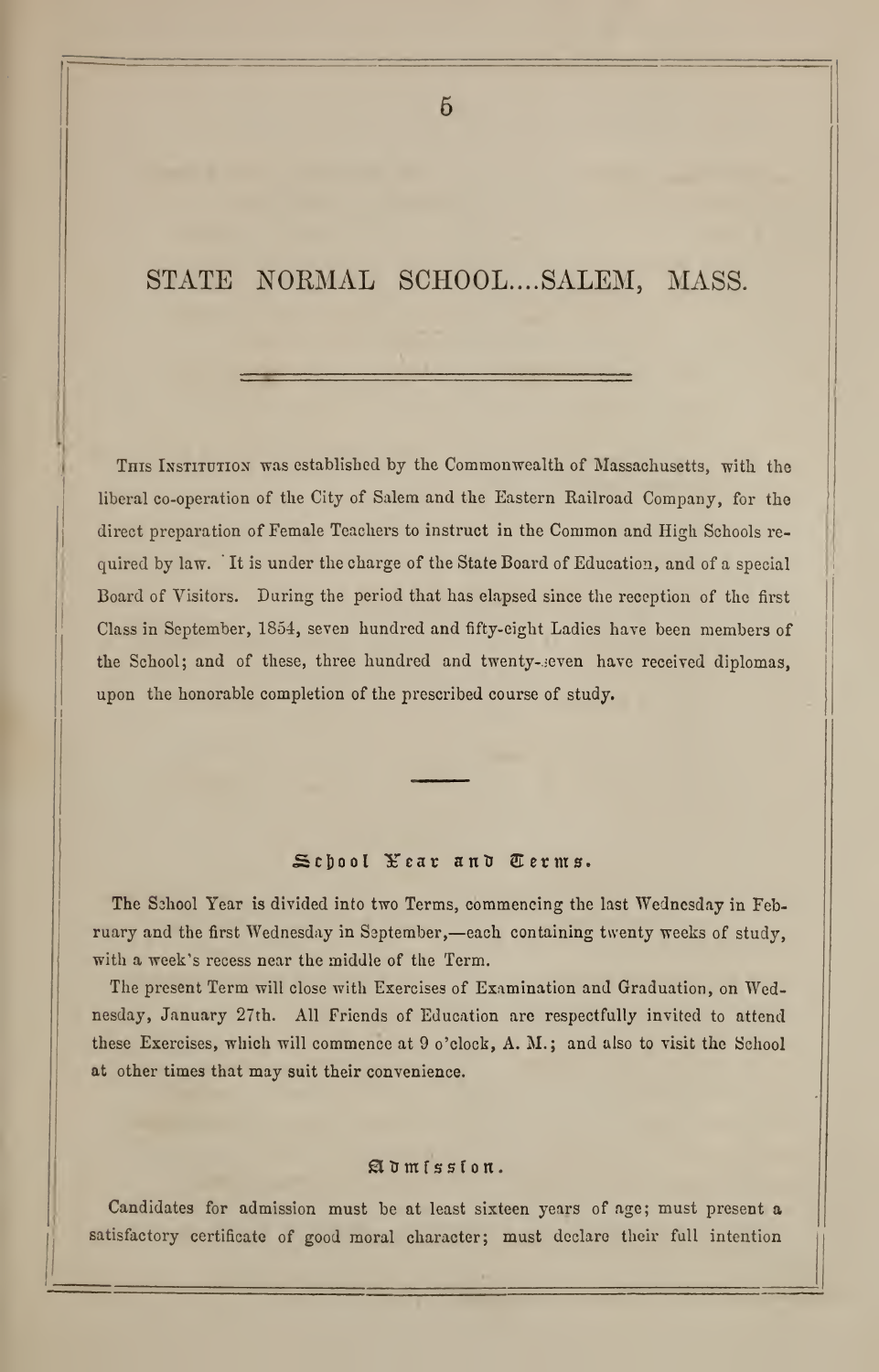of faithfully observing the regulations of the S2hool during their connection with. it, and of afterwards teaching in the public schools of Massachusetts;\* and must pass a satisfactory examination in Reading, Spelling, Defining, Writing, Arithmetic, English Grammar, Geography, the History of the United States, and Algebra (through Equations of the First Degree with »one unknown quantity.) A greater age and higher attainments than those prescribed, with some experience in teaching, render the course of study in the Institution still more useful.

The Examination for admission takes place on Wednesday, the first day of each term, commencing at 8 o'clock, A. M., or as soon after that hour as the Candidates may be able to arrive. Except in extraordinary cases, no one is examined later in the term.

The prescribed Course of Study extends through two years ; but pupils may enter in advance, whenever their examination shows that they can do this advantageously.

### Studies.

These are of two kinds : the more strictly provessional, which are prescribed for all the members of the School; and those that are more GENERAL in their character, which arc pursued as the students may need or desire, in preparation for teaching in the several grades of public schools. The latter are divided into three classes :- I. The " Branches of Learning" prescribed by law for all public schools; II. Those prescribed for all High Schools; III. Those prescribed for High Schools of the second class.

PROFESSIONAL STUDIES. 1. Philosophy, History, and Art of Education in its several departments; including General Principles and Methods of Instruction, Mental and Moral Philosophy, School Laws, School Organization and Government, &c.

2. Principles and Best Methods of Instruction, both elementary and more advanced, in the several branches of school study.

S. Exercises in Teaching, for the illustration and application of these Principles and Methods; and other Exercises, both Oral and Written, for cultivating that power and propriety of thought and expression which are so essential to the teacher's success. Observation and practice in other schools are also recommended, and the former, to Eome extent, required.

General Studies. Class I. "Orthography, Reading, Writing, English Grammar, Geography, Arithmetic, the History of the United States, and Good Behavior ; and also "Algebra, Vocal Music, Drawing, Physiology, and Hygiene," (which, in the words of the law, " shall be taught in all the public schools in which the School Com-

\* Ladies designing to teach in other States or in private schools may be admitted by paying 515 a term for tuition.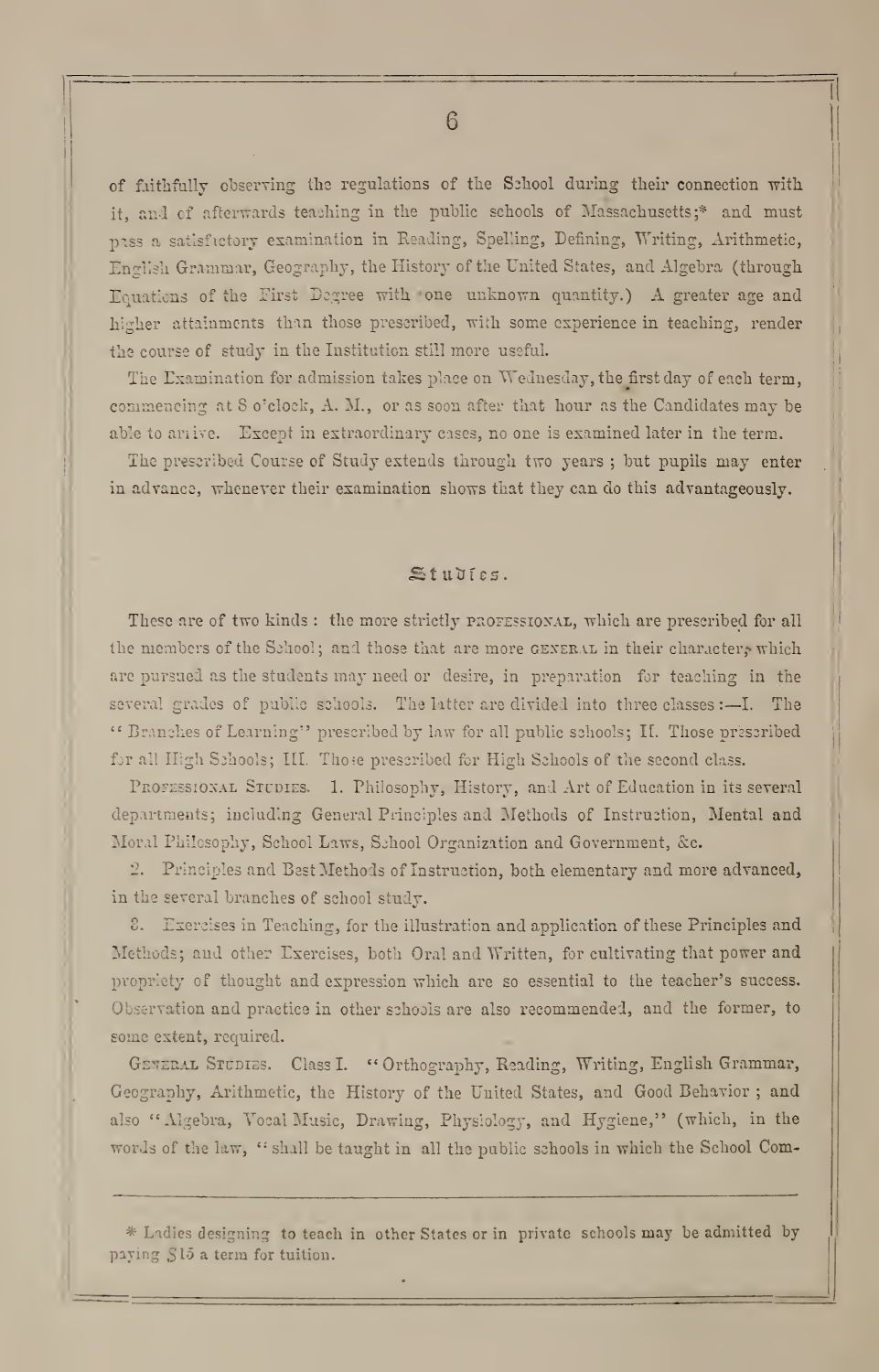mittee deem it expedient." By a recent statute, "Agriculture" has been added to these studies.)

Clas II. " General JEstory, Bock-keeping, Surveying, Geemetry, Natural Philesophy, Chemistry, Botany, the Civil Polity of this Commonwealth and of the United States, and the Latin Linguage."

Class III. "The Greek and French Languages, Astronomy, Geology, Rhetoric, Logie, Intellectual and Moral Science, and Political Economy."-See General Statutes of Mass., chap. 38, §§ 1, 2.

Pupils who have successfully completed the Professional Studies of the School, and who approve themselves, upon examination, fully competent to instruct in the General Studies of the first class,\* receive the First Diploma of the School. Those who also show themselves well acquainted with the General Studies of the second class, and with the French Language, receive the Second Diplema ; while for the remaining studies a special Certificate is added. So far as practicable, the needed asquaintan e with these General Studies, especially with those of the first class, should be acquired by students before their admission to the School.

## Albrary, Apparatus, and Museum.

The Institution has already a valuable supply, chiefly through donation, of these material aids of education, which are so important for its full success, (the Library containing, in works for general reference and reading, and in text-becks, more than seven thousand volumes.) To provide for them ampler accommodations, the School Building has been enlarged, and now presents room for long ranges of book-shelves and cabinet-cases, for filling which the School must rely chiefly upon the continued liberality of its Friends and the Friends of Education, especially of those who appreciate the claims of Higher Female Education with particular reference to the work of educaing others.t

<sup>\*</sup> Full preparation for instructing in these branches is regarded as requiring an elementary acquaintance with Geometry; with the Natural Sciences, both philosophical and descriptive; with the History and Etymology of the English Language; and with English Literature.

<sup>†</sup> Contributions of books and pamphlets for the Library, of philosophical and chemical apparatus, of minerals, plants, shells, and other specimens of natural history, and of other articles appropriate to an Educational Museum, will be gratefully received, and will make an important addition to the means of usefulness which the Institution already possesses.

School Committees and Superintendents will confer a special favor by sending copies of their Annual Reports and other educational documents; and Instructors in Institutions of every grade, by sending copies of their Catalogues and Circulars.